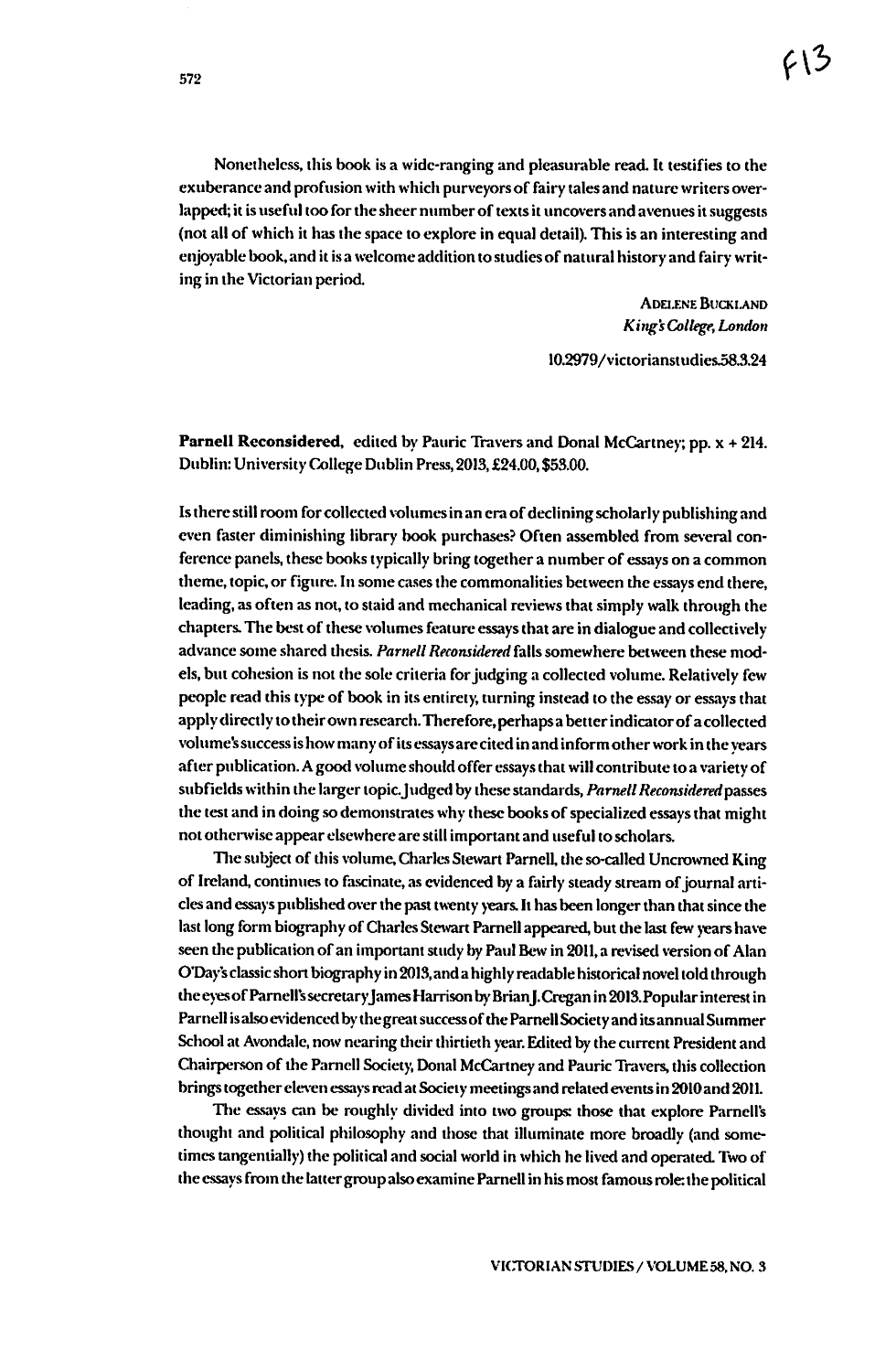tightrope walker who uniquely managed to assemble and lead a disparate transatlantic coalition of Irish nationalists and others and for a time bring this coalition into partnership with William Gladstone and the Liberal party. D. G. Boyce's essay explores this latter relationship with particular emphasis on Gladstone, the "concerned schoolmaster" to Parnell's head boy (39). Boyce offers a generous and convincing verdict that both men "had an honesty of purpose" and that, as they saw it, their aims (to bolster the Union and establish an Irish legislature, respectively) were not incompatible (43). The alliance Parnell forged with Gladstone's party and its nonconformist base presented a genuine threat to the economic interests of Parnell's supporters in the Irish drink trade, who were important allies in grassroots political mobilization. Fionnuala Waldron examines how the Irish leader ably balanced between the temperance and drink interests, in part through his trademark ambiguity and strategic silences but more importantly with his demand that the Irish drink question could only be properly addressed by a native legislature.

One group that Parnell could not successfully co-opt was the Ladies' Land League, led in part by his sister Anna. Margaret Ward demonstrates how Anna and her compatriots resolutely refused the gendered and relatively minor role assigned to them by the male leaders of the Land League, envisioning their organization as a solidly political movement rather than merely a charity group. Their moment arrived in the fall and winter of 1881 to 1882, when the imprisonment of Parnell and his lieutenants afforded Anna the opportunity to push the Land War in a genuinely radical direction, much to her brother's consternation. Ward further explores the ways in which Charles and the other male leaders deployed contemporary anxieties over "disorderly women" in an attempt to rein in Anna, but ultimately his most potent weapon was his control over the League's funds, and the Ladies' Land League was forced to wind up its operations after he cut the taps (47). Parnell's personal control over the League's "Paris Funds" also figures into Pat Power's chapter exploring the links between that city, Parnell, and his family. These funds played a critical role in the operation of and Parnell's dominance over the Irish Parliamentary Party and National League, explaining why they became the subject of such deep rancor during the Split.

The Split is also discussed in two of the other chapters exploring Parnell's world, which examine the leading nationalist newspapers of the day, the Freeman's Journal and United Ireland Felix Larkin, one of the leading historians of the Irish press, offers a characteristically detailed yet pithy account of how the Freeman came to support the Parnellites and its steady decline in the decades following. While there were numerous links between the Freeman and Parnell, the bulk of Larkin's chapter focuses on the trials and tribulations of the paper in the post-Parnell era, although ably so. Myles Dungan's chapter on the United Ireland, "Mr. Parnell's Rottweiler," analyzes Parnell's relationship with the press, and particularly his newspaper, in greater depth. While the radical journalism of its editor William O'Brien was less representative of Parnell's own views than the most popular nationalist newspaper, the Freeman, the paper proved quite useful in both keeping the Freeman onside and insulating Parnell from attacks on the left.

Parnell's own views are the subject of the remaining chapters, all written by the editors. In his first chapter, McCartney explores the much-debated question of what Parnell actually meant by Home Rule. He stresses that Parnell's aims were ultimately moderate but that he was always, above all, determined to keep his options open and follow the